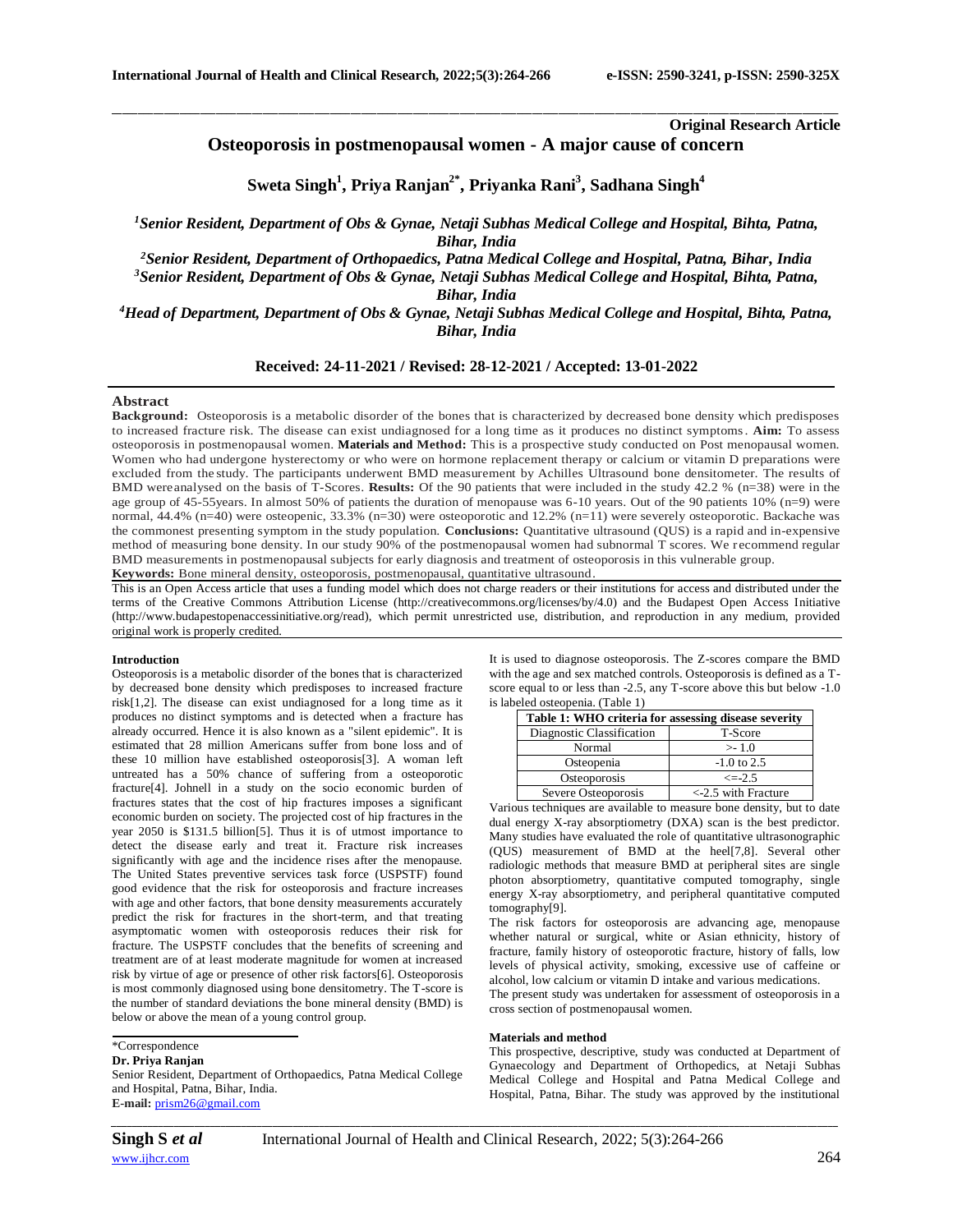research and ethical committee. The study was conducted between July 2020 and April 2021. An informed and written consent was taken from the participating subjects prior to the commencement of the study.

Women who had attained menopause were included in the study. Women who had undergone hysterectomy or who were on hormone replacement therapy or were taking calcium or vitamin D preparations were excluded from the study. All the participants were subjected to BMD measurements by the Achilles Ultrasound bone densitometer. Quantitative ultrasound (QUS) is an easy and inexpensive modality to measure BMD. The parameters measured are speed of sound (SOS) and broadband ultrasound attenuation (BUA) at the os calcis. BMD

\_\_\_\_\_\_\_\_\_\_\_\_\_\_\_\_\_\_\_\_\_\_\_\_\_\_\_\_\_\_\_\_\_\_\_\_\_\_\_\_\_\_\_\_\_\_\_\_\_\_\_\_\_\_\_\_\_\_\_\_\_\_\_\_\_\_\_\_\_\_\_\_\_\_\_\_\_\_\_\_\_\_\_\_\_\_\_\_\_\_\_\_\_\_\_\_\_\_\_\_\_\_\_\_\_\_\_\_\_\_\_\_\_\_\_\_\_\_\_\_\_\_\_\_\_\_\_\_\_\_\_\_\_\_\_\_\_\_\_\_ was assessed as stiffness index. The results of BMD were analysed on the basis of T-Scores and were represented in the form of a graph. Tscore is the number of standard deviations above or below the mean for a healthy 20 year old adult of the same sex and ethnicity as the patient.

The area of the graph labeled green shows the stiffness value of young adults and is considered normal. The area shaded light green shows T score 1 standard deviation (SD) below the normal. The yellow region of the graph depicts T-score is 1-3 SD below the young healthy adult. The red portion represents values > 3SD lesser than the normal. Data was collected regarding the age, duration of menopause, socio economic status, symptoms suggestive of low BMD.

#### **Results**

Of the 90 patients that were included in the study 42.2 % (n=38) were in the age group of 45-55years (Table 2).

| <b>Table 2: Age Distribution of Study Group</b> |               |            |  |
|-------------------------------------------------|---------------|------------|--|
| Age Group (in years)                            | <b>Number</b> | Percentage |  |
| $45 - 55$                                       | 38            | 42.3       |  |
| 56-65                                           | 25            | 27.7       |  |
| 67-75                                           | 12            | 13.3       |  |
| 76-85                                           | 11            | 12.2       |  |
| >85                                             |               | 4.5        |  |
| <b>TOTAL</b>                                    | 90            | 100        |  |

In almost 50% of patients the duration of menopause was 6-10 years (Table 3).

| Table 3: Distribution of patients according to the duration of menopause |               |            |  |
|--------------------------------------------------------------------------|---------------|------------|--|
| Duration (in years)                                                      | <b>Number</b> | Percentage |  |
| $1 - 5$                                                                  |               | 18.8       |  |
| $6-10$                                                                   | 46            | 51.2       |  |
| >10                                                                      |               | 30.0       |  |
| TOTAL.                                                                   |               |            |  |

Of the 90 patients  $10\%$  (n=9) were normal, 44.4% (n=40) were osteopenic, 33.3% (n=30) were osteoporotic and 12.2% (n=11) were severely osteoporotic. Backache was the commonest presenting symptom in the study population. It was largely seen in osteopenic and osteoporotic females. Polyarthralgia was seen in 26.6% (n=24) patients. Kyphosis was seen in 10% of cases (Table 4)

| Table 4: Distribution of patients according to the presenting symptoms. |               |                |  |
|-------------------------------------------------------------------------|---------------|----------------|--|
| <b>Symptom</b>                                                          | <b>Number</b> | Percentage     |  |
| Backache                                                                |               | 63.3           |  |
| Polyarthralgia                                                          | 24            | 26.6           |  |
| Kyphosis                                                                |               | 10.0           |  |
| TOTAL                                                                   |               | 0 <sup>0</sup> |  |

## **Discussion**

Osteoporosis is a metabolic bone disorder characterized by deceased bone density and deterioration in micro architectural framework of bone leading to fragility fractures[10]. With the increase in the geriatric population worldwide osteoporosis is the commonest bone problem of the elderly. Due to this demographic change it is estimated that the risk of hip fractures will increase approximately up to 6 folds till 2050[11]. The magnitude of the problem is such that a women's lifetime risk of hip fracture is equal to the combined risk of breast, uterine and ovarian malignancy[12]. Risk for osteoporosis increases with age. Hui et al conducted a study on 521 women and found that increasing age was predictive of increased fracture risk[13]. A patients risk for fracture increases with age even at the same BMD or T Score[14]. In a study by Siris et al, concluded that Low BMD in younger postmenopausal women 50-64 years of age showed a 1-year relative risk of fracture similar to that found in women ≥65 years of age[15]. In our study also, of the 40 patients who were osteoporotic majority were more than 55 years old. Osteoporosis typically produces no or subtle symptoms and at times the first manifestation of the disease is a low impact fracture Back pain is a major symptom and signifies vertebral compression fractures. Approximately 50% of women over 65 years have spinal compression fractures leading to back pain[16]. In our study backache was the commonest symptom and was present in 63.3%of the patients.

Bone density measured at the femoral neck by DXA is the best predictor of hip fracture. QUS is an inexpensive method of assessing bone quality, while QUS measurements do not correlate well with DXA measurements a T score in the osteoporotic range on either test is associated with a high probability of hip fracture. Hans et al conducted a prospective study to assess the value of BMD measurements by ultrasound in predicting the risk for hip fracture and concluded that the os calcis ultrasound measurements were able to predict the risk of hip fracture in elderly women[17].

## **Conclusion**

QUS uses high frequency sound waves to measure bone density. It is cheap, radiation free and quick method of measuring bone density and is a good screening procedure. The result of the study shows that 90 % of the postmenopausal women had subnormal T sores. We recommend screening of postmenopausal women to identify osteoporosis in order to provide appropriate therapy to decrease the risk of fracture.

## **References**

- 1. Watts NB. Postmenopausal osteoporosis: a clinical review. J Women's Health. 2018.
- 2. Pardhe BD, Pathak S, Bhetwal A, Ghimire S, Shakya S, Khanal PR, et al. Effect of age and estrogen on biochemical markers of bone turnover in postmenopausal women: a population-based study from Nepal. Int J Women's Health. 2017;9:781-8.

*\_\_\_\_\_\_\_\_\_\_\_\_\_\_\_\_\_\_\_\_\_\_\_\_\_\_\_\_\_\_\_\_\_\_\_\_\_\_\_\_\_\_\_\_\_\_\_\_\_\_\_\_\_\_\_\_\_\_\_\_\_\_\_\_\_\_\_\_\_\_\_\_\_\_\_\_\_\_\_\_\_\_\_\_\_\_\_\_\_\_\_\_\_\_\_\_\_\_\_\_\_\_\_\_\_\_\_\_\_\_\_\_\_\_\_\_\_\_\_\_\_\_\_\_\_\_\_\_\_\_\_\_\_\_\_\_\_\_\_\_*